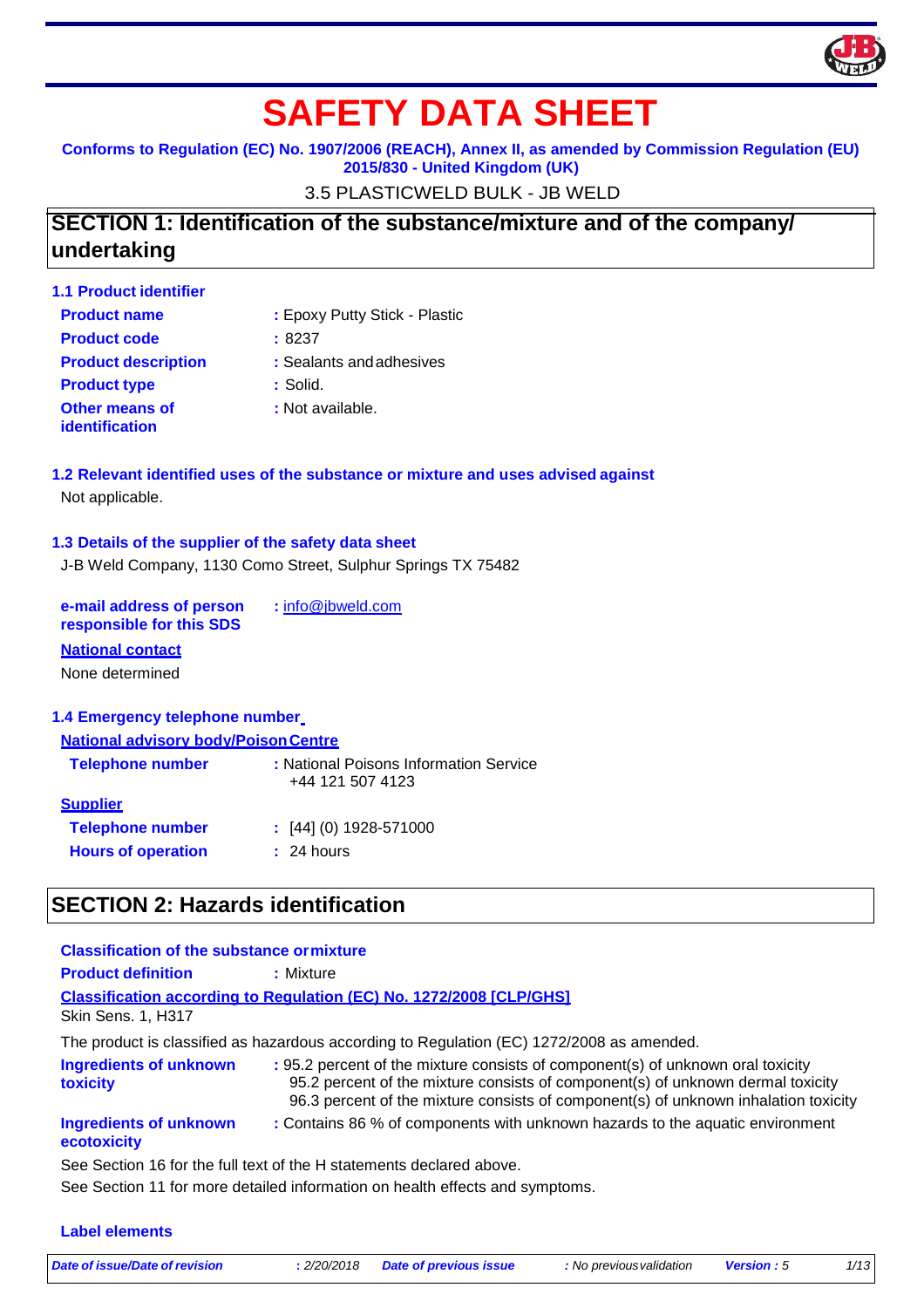# **SECTION 2: Hazards identification**

| <b>Hazard pictograms</b>                                                                                                                                        | ÷                                                                                                                                                                                                                                                                                      |
|-----------------------------------------------------------------------------------------------------------------------------------------------------------------|----------------------------------------------------------------------------------------------------------------------------------------------------------------------------------------------------------------------------------------------------------------------------------------|
| <b>Signal word</b>                                                                                                                                              | : Warning                                                                                                                                                                                                                                                                              |
| <b>Hazard statements</b>                                                                                                                                        | : May cause an allergic skin reaction.                                                                                                                                                                                                                                                 |
| <b>Precautionary statements</b>                                                                                                                                 |                                                                                                                                                                                                                                                                                        |
| <b>Prevention</b>                                                                                                                                               | : Wear protective gloves. Avoid breathing dust. Contaminated work clothing should<br>not be allowed out of the workplace.                                                                                                                                                              |
| <b>Response</b>                                                                                                                                                 | : IF ON SKIN: Wash with plenty of soap and water. If skin irritation or rash occurs:<br>Get medical attention.                                                                                                                                                                         |
| <b>Storage</b>                                                                                                                                                  | : Not applicable.                                                                                                                                                                                                                                                                      |
| <b>Disposal</b>                                                                                                                                                 | : Dispose of contents and container in accordance with all local, regional, national<br>and international regulations.                                                                                                                                                                 |
| <b>Hazardous ingredients</b>                                                                                                                                    | : Poly[oxy(methyl-1,2-ethanediyl)], $\alpha$ -hydro- $\omega$ -hydroxy-, ether with 2,2-bis(<br>hydroxymethyl)-1,3-propanediol (4:1), 2-hydroxy-3-mercaptopropyl ether<br>reaction product: bisphenol-A-(epichlorhydrin); epoxy resin (number average<br>molecular weight $\leq 700$ ) |
| <b>Supplemental label</b><br>elements                                                                                                                           | : Not applicable.                                                                                                                                                                                                                                                                      |
| <b>Annex XVII - Restrictions</b><br>on the manufacture,<br>placing on the market and<br>use of certain dangerous<br>substances, mixtures and<br><b>articles</b> | : Not applicable.                                                                                                                                                                                                                                                                      |
| Special packaging requirements                                                                                                                                  |                                                                                                                                                                                                                                                                                        |
| <b>Containers to be fitted</b><br>with child-resistant<br>fastenings                                                                                            | : Not applicable.                                                                                                                                                                                                                                                                      |
| <b>Tactile warning of danger</b>                                                                                                                                | : Not applicable.                                                                                                                                                                                                                                                                      |
| <b>Other hazards</b>                                                                                                                                            |                                                                                                                                                                                                                                                                                        |
| Other hazards which do<br>not result in classification                                                                                                          | : None known.                                                                                                                                                                                                                                                                          |

# **SECTION 3: Composition/information on ingredients**

| <b>3.2 Mixtures</b>                                                                                                                                                   | : Mixture                                            |               |                                                                                       |             |
|-----------------------------------------------------------------------------------------------------------------------------------------------------------------------|------------------------------------------------------|---------------|---------------------------------------------------------------------------------------|-------------|
| <b>Product/ingredient name</b>                                                                                                                                        | <b>Identifiers</b>                                   | $\frac{9}{6}$ | <b>Regulation (EC) No.</b><br>1272/2008 [CLP]                                         | <b>Type</b> |
| Talc                                                                                                                                                                  | EC: 238-877-9<br>CAS: 14807-96-6                     | $≥25 - ≤50$   | Not classified.                                                                       | $[2]$       |
| Poly[oxy(methyl-1,2-ethanediyl)], $\alpha$ -<br>hydro-ω-hydroxy-, ether with 2,2-<br>bis(hydroxymethyl)-1,3-propanediol<br>(4:1), 2-hydroxy-3-mercaptopropyl<br>ether | CAS: 72244-98-5                                      | $≥10 - < 25$  | Skin Sens. 1B, H317<br>Aquatic Chronic 3,<br>H412                                     | $[1]$       |
| titanium dioxide                                                                                                                                                      | EC: 236-675-5<br>CAS: 13463-67-7                     | $\leq$ 3      | Not classified.                                                                       | $[2]$       |
| 2,4,6-tris(dimethylaminomethyl)<br>phenol                                                                                                                             | EC: 202-013-9<br>CAS: 90-72-2<br>Index: 603-069-00-0 | $≤2.8$        | Acute Tox. 4, H302<br>Acute Tox. 4, H312<br>Skin Irrit. 2, H315<br>Eye Irrit. 2, H319 | $[1]$       |
| reaction product: bisphenol-A-<br>(epichlorhydrin); epoxy resin                                                                                                       | EC: 500-033-5<br>CAS: 25068-38-6                     | ا>            | Skin Irrit. 2, H315<br>Eye Irrit. 2, H319                                             | $[1]$       |
| Date of issue/Date of revision                                                                                                                                        | <b>Date of previous issue</b><br>:2/20/2018          |               | : No previous validation<br><b>Version: 5</b>                                         | 2/13        |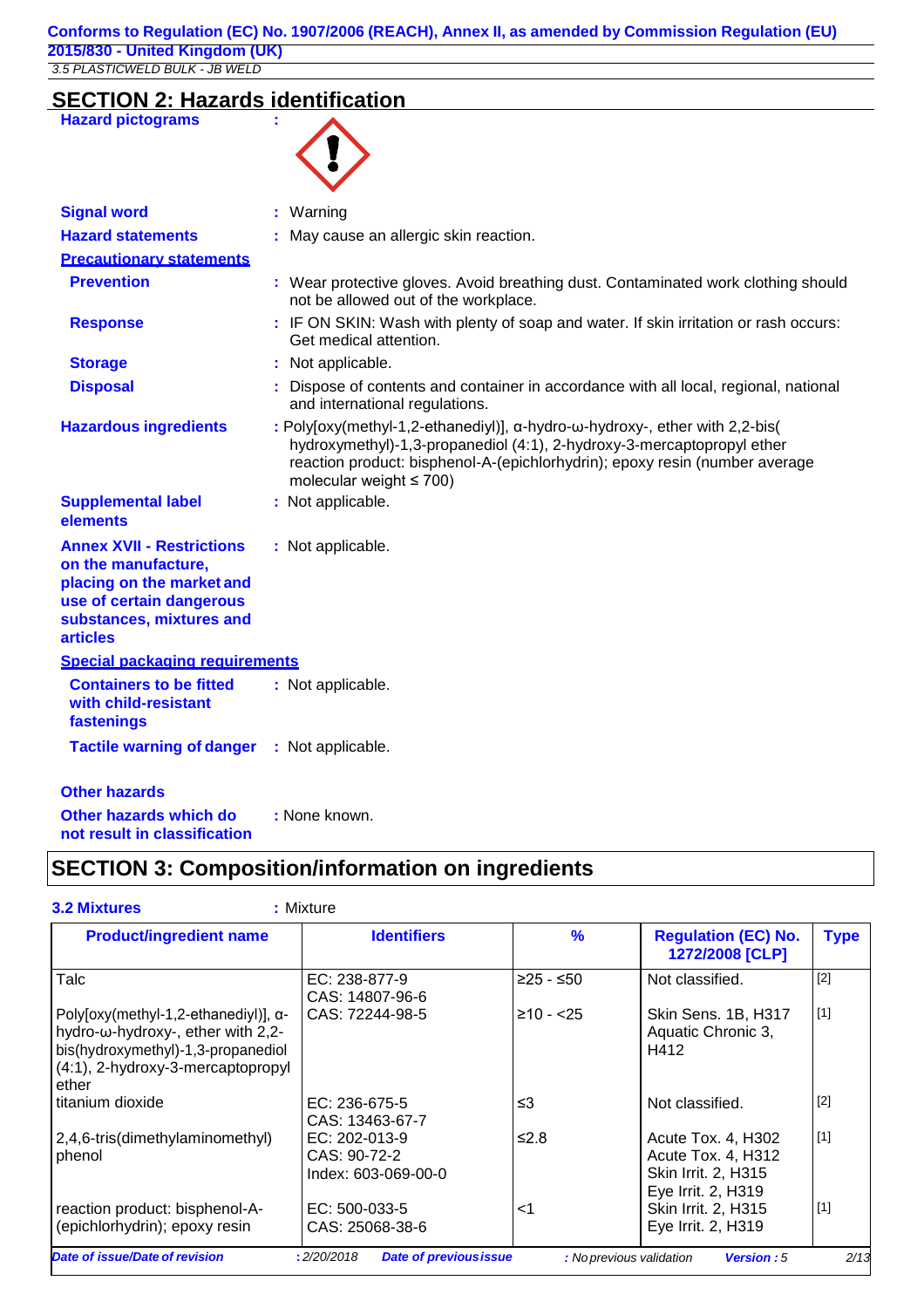| <b>SECTION 3: Composition/information on ingredients</b>             |  |                                                                               |  |  |
|----------------------------------------------------------------------|--|-------------------------------------------------------------------------------|--|--|
| (number average molecular weight   Index: 603-074-00-8<br>$\leq 700$ |  | Skin Sens. 1, H317<br>Aquatic Chronic 2,<br>H411                              |  |  |
|                                                                      |  | See Section 16 for<br>the full text of the H<br>statements declared<br>above. |  |  |

There are no additional ingredients present which, within the current knowledge of the supplier and in the concentrations applicable, are classified as hazardous to health or the environment, are PBTs, vPvBs or Substances of equivalent concern, or have been assigned a workplace exposure limit and hence require reporting in this section.

Type

[1] Substance classified with a health or environmental hazard

- [2] Substance with a workplace exposure limit
- [3] Substance meets the criteria for PBT according to Regulation (EC) No. 1907/2006, AnnexXIII
- [4] Substance meets the criteria for vPvB according to Regulation (EC) No. 1907/2006, AnnexXIII
- [5] Substance of equivalent concern

[6] Additional disclosure due to company policy

Occupational exposure limits, if available, are listed in Section 8.

### **SECTION 4: First aid measures**

#### **4.1 Description of first aid measures**

| <b>Eye contact</b>                  | : Immediately flush eyes with plenty of water, occasionally lifting the upper and lower<br>eyelids. Check for and remove any contact lenses. Continue to rinse for at least 10<br>minutes. Get medical attention if irritation occurs.                                                                                                                                                                                                                                                                                                                                                                                                                                                                                                                                                                                       |
|-------------------------------------|------------------------------------------------------------------------------------------------------------------------------------------------------------------------------------------------------------------------------------------------------------------------------------------------------------------------------------------------------------------------------------------------------------------------------------------------------------------------------------------------------------------------------------------------------------------------------------------------------------------------------------------------------------------------------------------------------------------------------------------------------------------------------------------------------------------------------|
| <b>Inhalation</b>                   | : Remove victim to fresh air and keep at rest in a position comfortable for breathing.<br>If not breathing, if breathing is irregular or if respiratory arrest occurs, provide<br>artificial respiration or oxygen by trained personnel. It may be dangerous to the<br>person providing aid to give mouth-to-mouth resuscitation. Get medical attention if<br>adverse health effects persist or are severe. If unconscious, place in recovery<br>position and get medical attention immediately. Maintain an open airway. Loosen<br>tight clothing such as a collar, tie, belt or waistband. In case of inhalation of<br>decomposition products in a fire, symptoms may be delayed. The exposed person<br>may need to be kept under medical surveillance for 48 hours.                                                       |
| <b>Skin contact</b>                 | : Wash with plenty of soap and water. Remove contaminated clothing and shoes.<br>Wash contaminated clothing thoroughly with water before removing it, or wear<br>gloves. Continue to rinse for at least 10 minutes. Get medical attention. In the<br>event of any complaints or symptoms, avoid further exposure. Wash clothing<br>before reuse. Clean shoes thoroughly before reuse.                                                                                                                                                                                                                                                                                                                                                                                                                                        |
| <b>Ingestion</b>                    | : Wash out mouth with water. Remove dentures if any. Remove victim to fresh air<br>and keep at rest in a position comfortable for breathing. If material has been<br>swallowed and the exposed person is conscious, give small quantities of water to<br>drink. Stop if the exposed person feels sick as vomiting may be dangerous. Do not<br>induce vomiting unless directed to do so by medical personnel. If vomiting occurs,<br>the head should be kept low so that vomit does not enter the lungs. Get medical<br>attention if adverse health effects persist or are severe. Never give anything by<br>mouth to an unconscious person. If unconscious, place in recovery position and get<br>medical attention immediately. Maintain an open airway. Loosen tight clothing such<br>as a collar, tie, belt or waistband. |
| <b>Protection of first-aiders</b>   | : No action shall be taken involving any personal risk or without suitable training. It<br>may be dangerous to the person providing aid to give mouth-to-mouth resuscitation.<br>Wash contaminated clothing thoroughly with water before removing it, or wear<br>gloves.                                                                                                                                                                                                                                                                                                                                                                                                                                                                                                                                                     |
|                                     | 4.2 Most important symptoms and effects, both acute and delayed                                                                                                                                                                                                                                                                                                                                                                                                                                                                                                                                                                                                                                                                                                                                                              |
| <b>Over-exposure signs/symptoms</b> |                                                                                                                                                                                                                                                                                                                                                                                                                                                                                                                                                                                                                                                                                                                                                                                                                              |

**Eye contact :** No specific data. **Inhalation : No specific data.**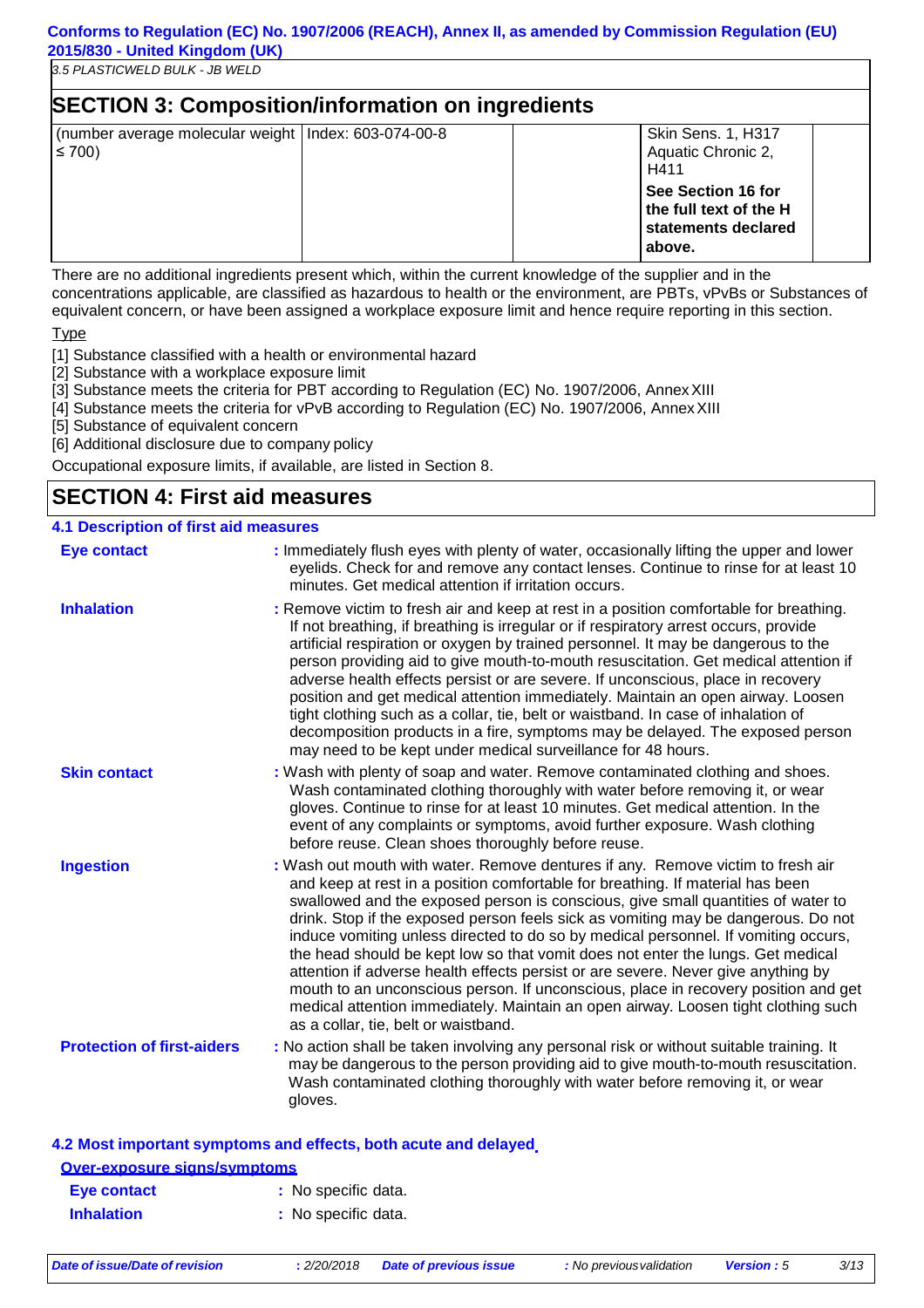| <b>SECTION 4: First aid measures</b><br><b>Skin contact</b> | : Adverse symptoms may include the following:                                  |
|-------------------------------------------------------------|--------------------------------------------------------------------------------|
|                                                             | irritation                                                                     |
|                                                             | redness                                                                        |
| <b>Ingestion</b>                                            | : No specific data.                                                            |
|                                                             | 4.3 Indication of any immediate medical attention and special treatment needed |

|  |  | 4.3 Indication of any immediate medical attention and special treatment needed |  |  |  |  |  |
|--|--|--------------------------------------------------------------------------------|--|--|--|--|--|
|  |  |                                                                                |  |  |  |  |  |

| <b>Notes to physician</b>  | : In case of inhalation of decomposition products in a fire, symptoms may be delayed.<br>The exposed person may need to be kept under medical surveillance for 48 hours. |
|----------------------------|--------------------------------------------------------------------------------------------------------------------------------------------------------------------------|
| <b>Specific treatments</b> | : No specific treatment.                                                                                                                                                 |

# **SECTION 5: Firefighting measures**

| 5.1 Extinguishing media                |                                                                 |
|----------------------------------------|-----------------------------------------------------------------|
| <b>Suitable extinguishing</b><br>media | : Use an extinguishing agent suitable for the surrounding fire. |
| Unsuitable extinguishing<br>media      | : None known.                                                   |

### **5.2 Special hazards arising from the substance or mixture**

| <b>Hazards from the</b><br>substance or mixture          | : No specific fire or explosion hazard.                                                                                                                                                                                                                 |
|----------------------------------------------------------|---------------------------------------------------------------------------------------------------------------------------------------------------------------------------------------------------------------------------------------------------------|
| <b>Hazardous combustion</b><br>products                  | : Decomposition products may include the following materials:<br>carbon dioxide<br>carbon monoxide<br>nitrogen oxides<br>sulfur oxides<br>halogenated compounds<br>metal oxide/oxides                                                                   |
| <b>5.3 Advice for firefighters</b>                       |                                                                                                                                                                                                                                                         |
| <b>Special protective actions</b><br>for fire-fighters   | : Promptly isolate the scene by removing all persons from the vicinity of the incident if<br>there is a fire. No action shall be taken involving any personal risk or without<br>suitable training.                                                     |
| <b>Special protective</b><br>equipment for fire-fighters | : Fire-fighters should wear appropriate protective equipment and self-contained<br>breathing apparatus (SCBA) with a full face-piece operated in positive pressure<br>mode. Clothing for fire-fighters (including helmets, protective boots and gloves) |

# **SECTION 6: Accidental release measures**

chemical incidents.

| 6.1 Personal precautions, protective equipment and emergency procedures |                                                                                                                                                                                                                                                                                                                                                                                 |  |  |  |
|-------------------------------------------------------------------------|---------------------------------------------------------------------------------------------------------------------------------------------------------------------------------------------------------------------------------------------------------------------------------------------------------------------------------------------------------------------------------|--|--|--|
| For non-emergency<br>personnel                                          | : No action shall be taken involving any personal risk or without suitable training.<br>Evacuate surrounding areas. Keep unnecessary and unprotected personnel from<br>entering. Do not touch or walk through spilt material. Provide adequate ventilation.<br>Wear appropriate respirator when ventilation is inadequate. Put on appropriate<br>personal protective equipment. |  |  |  |
| For emergency responders :                                              | If specialised clothing is required to deal with the spillage, take note of any<br>information in Section 8 on suitable and unsuitable materials. See also the<br>information in "For non-emergency personnel".                                                                                                                                                                 |  |  |  |
| <b>6.2 Environmental</b><br>precautions                                 | : Avoid dispersal of spilt material and runoff and contact with soil, waterways, drains<br>and sewers. Inform the relevant authorities if the product has caused environmental<br>pollution (sewers, waterways, soil or air).                                                                                                                                                   |  |  |  |

conforming to European standard EN 469 will provide a basic level of protection for

#### **6.3 Methods and material for containment and cleaning up**

| Date of issue/Date of revision | . 2/20/2018 Date of previous issue | : No previous validation | <b>Version</b> : 5 | 4/13 |
|--------------------------------|------------------------------------|--------------------------|--------------------|------|
|                                |                                    |                          |                    |      |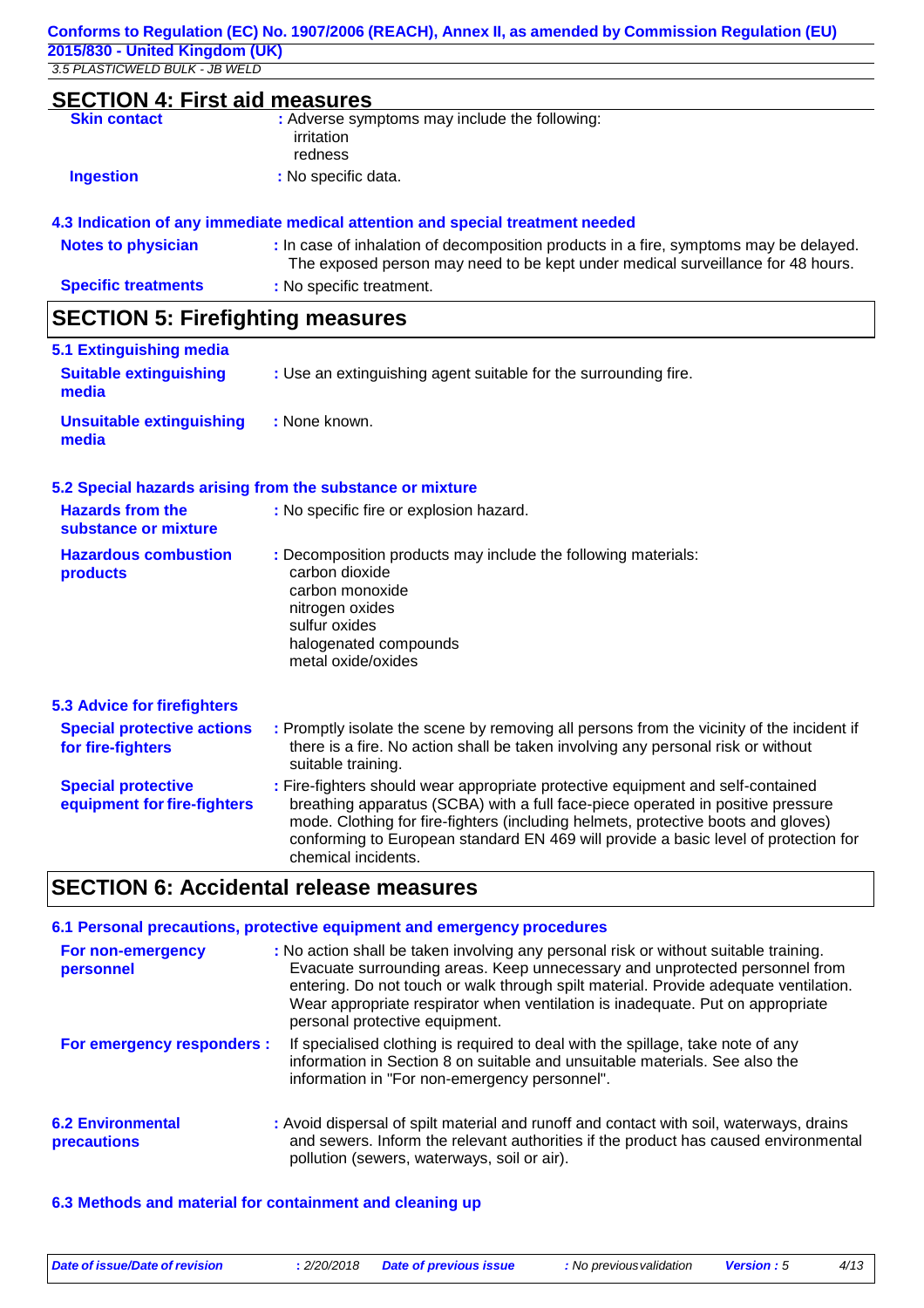### **SECTION 6: Accidental releasemeasures**

| <b>Small spill</b>                        | : Move containers from spill area. Avoid dust generation. Using a vacuum with<br>HEPA filter will reduce dust dispersal. Place spilled material in a designated,<br>labeled waste container. Dispose of via a licensed waste disposal contractor.                                                                                                          |
|-------------------------------------------|------------------------------------------------------------------------------------------------------------------------------------------------------------------------------------------------------------------------------------------------------------------------------------------------------------------------------------------------------------|
| <b>Large spill</b>                        | : Move containers from spill area. Approach the release from upwind. Prevent entry<br>into sewers, water courses, basements or confined areas. Avoid dust generation.<br>Do not dry sweep. Vacuum dust with equipment fitted with a HEPA filter and place<br>in a closed, labeled waste container. Dispose of via a licensed waste disposal<br>contractor. |
| 6.4 Reference to other<br><b>sections</b> | : See Section 1 for emergency contact information.<br>See Section 8 for information on appropriate personal protective equipment.<br>See Section 13 for additional waste treatment information.                                                                                                                                                            |

### **SECTION 7: Handling and storage**

The information in this section contains generic advice and guidance. The list of Identified Uses in Section 1 should be consulted for any available use-specific information provided in the Exposure Scenario(s).

#### **7.1 Precautions for safe handling**

| <b>Protective measures</b>                       | : Put on appropriate personal protective equipment (see Section 8). Persons with a<br>history of skin sensitization problems should not be employed in any process in<br>which this product is used. Do not get in eyes or on skin or clothing. Do not ingest.<br>Keep in the original container or an approved alternative made from a compatible<br>material, kept tightly closed when not in use. Empty containers retain product<br>residue and can be hazardous. Do not reuse container. |
|--------------------------------------------------|-----------------------------------------------------------------------------------------------------------------------------------------------------------------------------------------------------------------------------------------------------------------------------------------------------------------------------------------------------------------------------------------------------------------------------------------------------------------------------------------------|
| <b>Advice on general</b><br>occupational hygiene | : Eating, drinking and smoking should be prohibited in areas where this material is<br>handled, stored and processed. Workers should wash hands and face before<br>eating, drinking and smoking. Remove contaminated clothing and protective<br>equipment before entering eating areas. See also Section 8 for additional<br>information on hygiene measures.                                                                                                                                 |

#### **7.2 Conditions for safe storage, including any incompatibilities**

Store between the following temperatures: 5 to 30°C (41 to 86°F). Store in accordance with local regulations. Store in original container protected from direct sunlight in a dry, cool and well-ventilated area, away from incompatible materials (see Section 10) and food and drink. Keep container tightly closed and sealed until ready for use. Containers that have been opened must be carefully resealed and kept upright to prevent leakage. Do not store in unlabelled containers. Use appropriate containment to avoid environmental contamination. See Section 10 for incompatible materials before handling or use.

| 7.3 Specific end use(s)                        |                          |
|------------------------------------------------|--------------------------|
| <b>Recommendations</b>                         | : Sealants and adhesives |
| Industrial sector specific<br><b>solutions</b> | : Not available.         |

## **SECTION 8: Exposure controls/personal protection**

The information in this section contains generic advice and guidance. Information is provided based on typical anticipated uses of the product. Additional measures might be required for bulk handling or other uses that could significantly increase worker exposure or environmental releases.

### **8.1 Control parameters**

### **Occupational exposure limits**

| <b>Product/ingredient name</b> | <b>Exposure limit values</b>                            |
|--------------------------------|---------------------------------------------------------|
| Talc                           | <b>EH40/2005 WELs (United Kingdom (UK), 12/2011).</b>   |
|                                | TWA: 1 mg/m <sup>3</sup> 8 hours. Form: respirable dust |
| titanium dioxide               | <b>EH40/2005 WELs (United Kingdom (UK), 12/2011).</b>   |
|                                | TWA: 10 mg/m <sup>3</sup> 8 hours. Form: inhalable dust |
|                                | TWA: 4 mg/m <sup>3</sup> 8 hours. Form: respirable dust |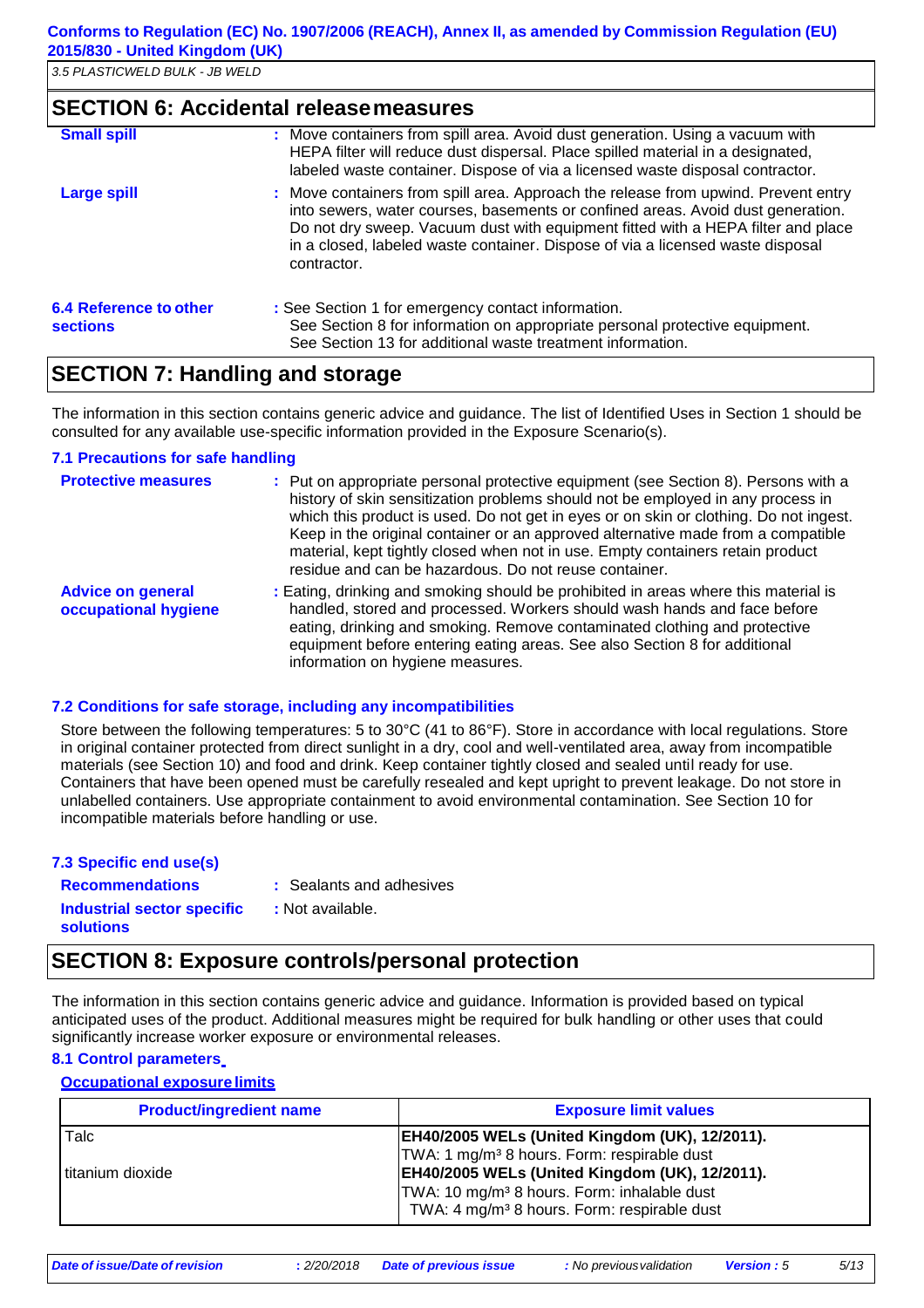### **Conforms to Regulation (EC) No. 1907/2006 (REACH), Annex II, as amended by Commission Regulation (EU) 2015/830 - United Kingdom (UK)**

*3.5 PLASTICWELD BULK - JB WELD*

## **SECTION 8: Exposure controls/personal protection**

| <b>Recommended monitoring</b><br>procedures | : If this product contains ingredients with exposure limits, personal, workplace<br>atmosphere or biological monitoring may be required to determine the effectiveness<br>of the ventilation or other control measures and/or the necessity to use respiratory<br>protective equipment. Reference should be made to monitoring standards, such as<br>the following: European Standard EN 689 (Workplace atmospheres - Guidance for<br>the assessment of exposure by inhalation to chemical agents for comparison with<br>limit values and measurement strategy) European Standard EN 14042 (Workplace<br>atmospheres - Guide for the application and use of procedures for the assessment<br>of exposure to chemical and biological agents) European Standard EN 482<br>(Workplace atmospheres - General requirements for the performance of procedures<br>for the measurement of chemical agents) Reference to national guidance<br>documents for methods for the determination of hazardous substances will also be<br>required. |
|---------------------------------------------|------------------------------------------------------------------------------------------------------------------------------------------------------------------------------------------------------------------------------------------------------------------------------------------------------------------------------------------------------------------------------------------------------------------------------------------------------------------------------------------------------------------------------------------------------------------------------------------------------------------------------------------------------------------------------------------------------------------------------------------------------------------------------------------------------------------------------------------------------------------------------------------------------------------------------------------------------------------------------------------------------------------------------------|
|---------------------------------------------|------------------------------------------------------------------------------------------------------------------------------------------------------------------------------------------------------------------------------------------------------------------------------------------------------------------------------------------------------------------------------------------------------------------------------------------------------------------------------------------------------------------------------------------------------------------------------------------------------------------------------------------------------------------------------------------------------------------------------------------------------------------------------------------------------------------------------------------------------------------------------------------------------------------------------------------------------------------------------------------------------------------------------------|

### **DNELs/DMELs**

No DNELs/DMELs available.

#### **PNECs**

No PNECs available

| <b>8.2 Exposure controls</b>                      |                                                                                                                                                                                                                                                                                                                                                                                                                                                                                                                                                                                                                           |
|---------------------------------------------------|---------------------------------------------------------------------------------------------------------------------------------------------------------------------------------------------------------------------------------------------------------------------------------------------------------------------------------------------------------------------------------------------------------------------------------------------------------------------------------------------------------------------------------------------------------------------------------------------------------------------------|
| <b>Appropriate engineering</b><br><b>controls</b> | : Good general ventilation should be sufficient to control worker exposure to airborne<br>contaminants.                                                                                                                                                                                                                                                                                                                                                                                                                                                                                                                   |
| <b>Individual protection measures</b>             |                                                                                                                                                                                                                                                                                                                                                                                                                                                                                                                                                                                                                           |
| <b>Hygiene measures</b>                           | : Wash hands, forearms and face thoroughly after handling chemical products,<br>before eating, smoking and using the lavatory and at the end of the working period.<br>Appropriate techniques should be used to remove potentially contaminated clothing.<br>Contaminated work clothing should not be allowed out of the workplace. Wash<br>contaminated clothing before reusing. Ensure that eyewash stations and safety<br>showers are close to the workstation location.                                                                                                                                               |
| <b>Eye/face protection</b>                        | : Safety eyewear complying with an approved standard should be used when a risk<br>assessment indicates this is necessary to avoid exposure to liquid splashes, mists,<br>gases or dusts. If contact is possible, the following protection should be worn,<br>unless the assessment indicates a higher degree of protection: safety glasses with<br>side-shields.                                                                                                                                                                                                                                                         |
| <b>Skin protection</b>                            |                                                                                                                                                                                                                                                                                                                                                                                                                                                                                                                                                                                                                           |
| <b>Hand protection</b>                            | : Chemical-resistant, impervious gloves complying with an approved standard should<br>be worn at all times when handling chemical products if a risk assessment indicates<br>this is necessary. Considering the parameters specified by the glove manufacturer,<br>check during use that the gloves are still retaining their protective properties. It<br>should be noted that the time to breakthrough for any glove material may be<br>different for different glove manufacturers. In the case of mixtures, consisting of<br>several substances, the protection time of the gloves cannot be accurately<br>estimated. |
| <b>Body protection</b>                            | : Personal protective equipment for the body should be selected based on the task<br>being performed and the risks involved and should be approved by a specialist<br>before handling this product.                                                                                                                                                                                                                                                                                                                                                                                                                       |
| <b>Other skin protection</b>                      | : Appropriate footwear and any additional skin protection measures should be<br>selected based on the task being performed and the risks involved and should be<br>approved by a specialist before handling this product.                                                                                                                                                                                                                                                                                                                                                                                                 |
| <b>Respiratory protection</b>                     | Based on the hazard and potential for exposure, select a respirator that meets the<br>appropriate standard or certification. Respirators must be used according to a<br>respiratory protection program to ensure proper fitting, training, and other important<br>aspects of use.                                                                                                                                                                                                                                                                                                                                         |
| <b>Environmental exposure</b><br>controls         | : Emissions from ventilation or work process equipment should be checked to<br>ensure they comply with the requirements of environmental protection legislation.<br>In some cases, fume scrubbers, filters or engineering modifications to the process<br>equipment will be necessary to reduce emissions to acceptable levels.                                                                                                                                                                                                                                                                                           |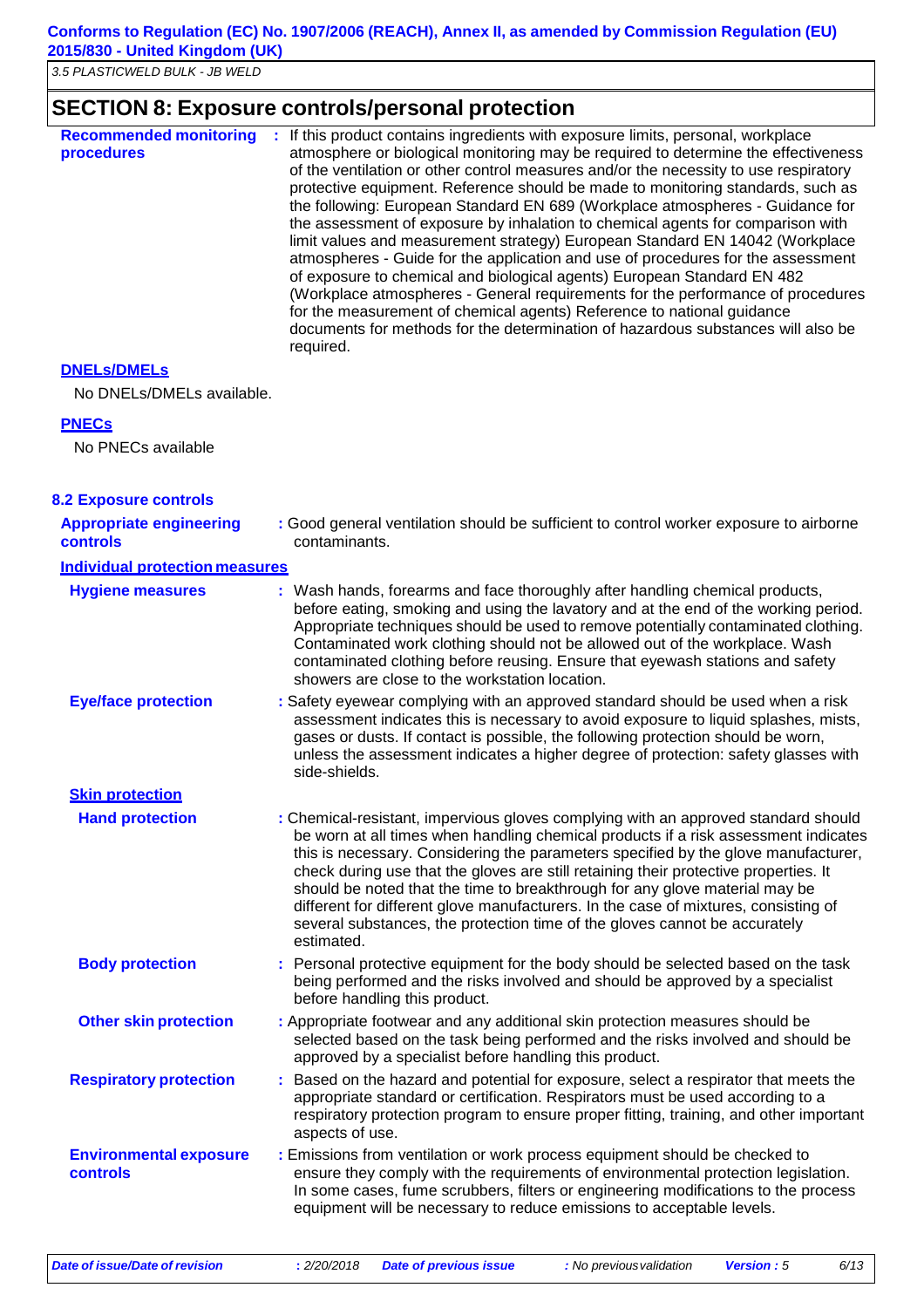### **SECTION 9: Physical and chemical properties**

| 9.1 Information on basic physical and chemical properties.         |                                                                      |
|--------------------------------------------------------------------|----------------------------------------------------------------------|
| <b>Appearance</b>                                                  |                                                                      |
| <b>Physical state</b>                                              | : Solid.                                                             |
| <b>Colour</b>                                                      | : Beige. Blue. [Light]                                               |
| <b>Odour</b>                                                       | : Pungent.                                                           |
| <b>Odour threshold</b>                                             | : Not available.                                                     |
| pH                                                                 | : Not available.                                                     |
| <b>Melting point/freezing point</b>                                | : Not available.                                                     |
| <b>Initial boiling point and</b><br>boiling range                  | : Not available.                                                     |
| <b>Flash point</b>                                                 | : Closed cup: Not applicable. [Product does not sustain combustion.] |
| <b>Evaporation rate</b>                                            | : Not applicable.                                                    |
| <b>Flammability (solid, gas)</b>                                   | : Not available.                                                     |
| <b>Upper/lower flammability or</b><br>explosive limits             | : Not available.                                                     |
| <b>Vapour pressure</b>                                             | : Not available.                                                     |
| <b>Vapour density</b>                                              | : Not available.                                                     |
| <b>Relative density</b>                                            | : 1.793                                                              |
| <b>Solubility(ies)</b>                                             | : Not available.                                                     |
| <b>Partition coefficient: n-octanol/ : Not available.</b><br>water |                                                                      |
| <b>Auto-ignition temperature</b>                                   | : Not available.                                                     |
| <b>Decomposition temperature</b>                                   | : Notavailable.                                                      |
| <b>Viscosity</b>                                                   | : Not available.                                                     |
| <b>Explosive properties</b>                                        | : Not available.                                                     |
| <b>Oxidising properties</b>                                        | : Not available.                                                     |

**Solubility in water :** Notavailable. **10.1 Reactivity :** No specific test data related to reactivity available for this product or its ingredients. **10.2 Chemical stability :** The product isstable. **10.3 Possibility of hazardous reactions :** Under normal conditions of storage and use, hazardous reactions will not occur. **10.4 Conditions to avoid :** No specificdata. **10.5 Incompatible materials :** No specific data. **10.6 Hazardous :** Under normal conditions of storage and use, hazardous decomposition products **SECTION 10: Stability and reactivity**

**decomposition products** should not be produced.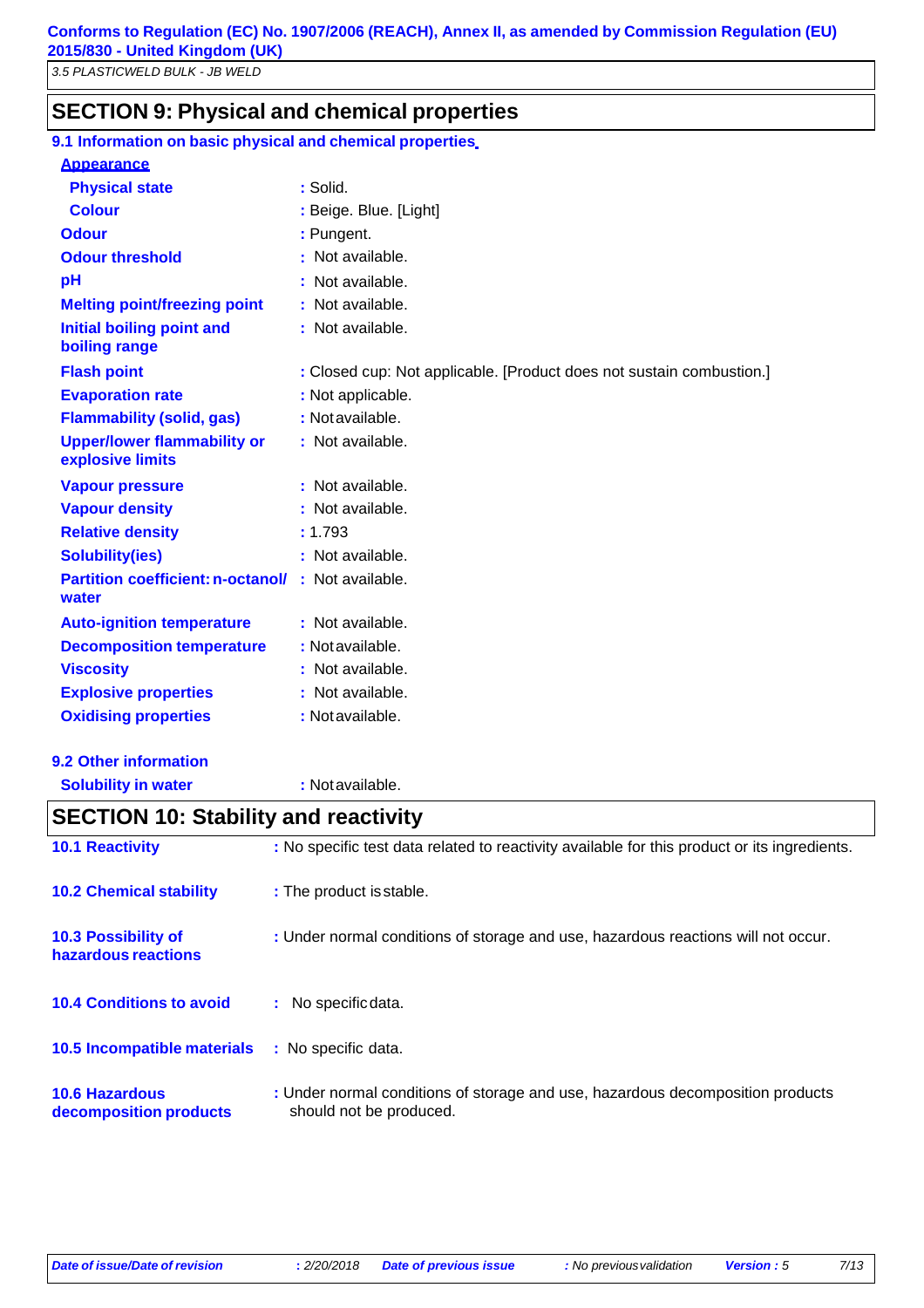# **SECTION 11: Toxicologicalinformation**

### **11.1 Information on toxicological effects**

#### **Acute toxicity**

| <b>Product/ingredient name</b>                    | <b>Result</b> | <b>Species</b> | <b>Dose</b> | <b>Exposure</b> |
|---------------------------------------------------|---------------|----------------|-------------|-----------------|
| $12,4,6$ -tris<br>(dimethylaminomethyl)<br>phenol | LD50 Dermal   | Rat            | 1280 mg/kg  |                 |
|                                                   | LD50 Oral     | Rat            | 1200 mg/kg  |                 |

**Conclusion/Summary :** Notavailable.

### **Acute toxicity estimates**

| <b>Route</b> | <b>ATE value</b> |  |  |
|--------------|------------------|--|--|
| Oral         | 5543.1 mg/kg     |  |  |
| Dermal       | 5912.6 mg/kg     |  |  |

#### **Irritation/Corrosion**

| <b>Product/ingredient name</b>                                                                                      | <b>Result</b>                                                                                                                                                                                                                                                                                                                                                                                                                                                                                                                            | <b>Species</b> | <b>Score</b>             | <b>Exposure</b>             | <b>Observation</b> |
|---------------------------------------------------------------------------------------------------------------------|------------------------------------------------------------------------------------------------------------------------------------------------------------------------------------------------------------------------------------------------------------------------------------------------------------------------------------------------------------------------------------------------------------------------------------------------------------------------------------------------------------------------------------------|----------------|--------------------------|-----------------------------|--------------------|
| $2,4,6$ -tris<br>(dimethylaminomethyl)<br>phenol                                                                    | Eyes - Severe irritant                                                                                                                                                                                                                                                                                                                                                                                                                                                                                                                   | Rabbit         | $\blacksquare$           | 24 hours 50<br>Micrograms   |                    |
|                                                                                                                     | Skin - Mild irritant                                                                                                                                                                                                                                                                                                                                                                                                                                                                                                                     | Rat            |                          | 0.025<br><b>Mililiters</b>  |                    |
|                                                                                                                     | Skin - Severe irritant                                                                                                                                                                                                                                                                                                                                                                                                                                                                                                                   | Rat            |                          | 0.25 Mililiters             |                    |
|                                                                                                                     | Skin - Severe irritant                                                                                                                                                                                                                                                                                                                                                                                                                                                                                                                   | Rabbit         | $\overline{\phantom{a}}$ | 24 hours 2<br>milligrams    |                    |
| reaction product: bisphenol-<br>A-(epichlorhydrin); epoxy<br>resin (number average<br>molecular weight $\leq 700$ ) | Eyes - Mild irritant                                                                                                                                                                                                                                                                                                                                                                                                                                                                                                                     | Rabbit         | $\overline{\phantom{a}}$ | 100<br>milligrams           |                    |
|                                                                                                                     | Skin - Moderate irritant                                                                                                                                                                                                                                                                                                                                                                                                                                                                                                                 | Rabbit         | $\overline{\phantom{a}}$ | 24 hours 500<br>microliters |                    |
|                                                                                                                     | Skin - Severe irritant                                                                                                                                                                                                                                                                                                                                                                                                                                                                                                                   | Rabbit         | ÷,                       | 24 hours 2<br>milligrams    |                    |
| <b>Conclusion/Summary</b>                                                                                           | : Not available.                                                                                                                                                                                                                                                                                                                                                                                                                                                                                                                         |                |                          |                             |                    |
| <b>Sensitisation</b>                                                                                                |                                                                                                                                                                                                                                                                                                                                                                                                                                                                                                                                          |                |                          |                             |                    |
| <b>Conclusion/Summary</b>                                                                                           | : Not available.                                                                                                                                                                                                                                                                                                                                                                                                                                                                                                                         |                |                          |                             |                    |
| <b>Mutagenicity</b>                                                                                                 |                                                                                                                                                                                                                                                                                                                                                                                                                                                                                                                                          |                |                          |                             |                    |
| <b>Conclusion/Summary</b>                                                                                           | : Not available.                                                                                                                                                                                                                                                                                                                                                                                                                                                                                                                         |                |                          |                             |                    |
| <b>Carcinogenicity</b>                                                                                              |                                                                                                                                                                                                                                                                                                                                                                                                                                                                                                                                          |                |                          |                             |                    |
| <b>Conclusion/Summary</b>                                                                                           | This product contains talc in a polymer matrix. Sanding the cured product may<br>release particles containing talc with the polymer and other components of the<br>matrix into the air. The talc contains less than 1% crystalline silica. Appropriate<br>evaluations of the use of the product should be performed to determine if exposure<br>to talc occurs due to handling and use. If such exposures occur, appropriate<br>precautions must be taken to prevent exposure in excess of the OSHA Permissible<br>Exposure Limit (PEL). |                |                          |                             |                    |
| <b>Reproductive toxicity</b>                                                                                        |                                                                                                                                                                                                                                                                                                                                                                                                                                                                                                                                          |                |                          |                             |                    |
| <b>Conclusion/Summary</b>                                                                                           | : Not available.                                                                                                                                                                                                                                                                                                                                                                                                                                                                                                                         |                |                          |                             |                    |
| <b>Teratogenicity</b>                                                                                               |                                                                                                                                                                                                                                                                                                                                                                                                                                                                                                                                          |                |                          |                             |                    |
| <b>Conclusion/Summary</b>                                                                                           | : Not available.                                                                                                                                                                                                                                                                                                                                                                                                                                                                                                                         |                |                          |                             |                    |

**Specific target organ toxicity (single exposure)**

Not available.

**Specific target organ toxicity (repeated exposure)** Not available.

*Date of issue/Date of revision* **:** *2/20/2018 Date of previous issue : No previousvalidation Version : 5 8/13*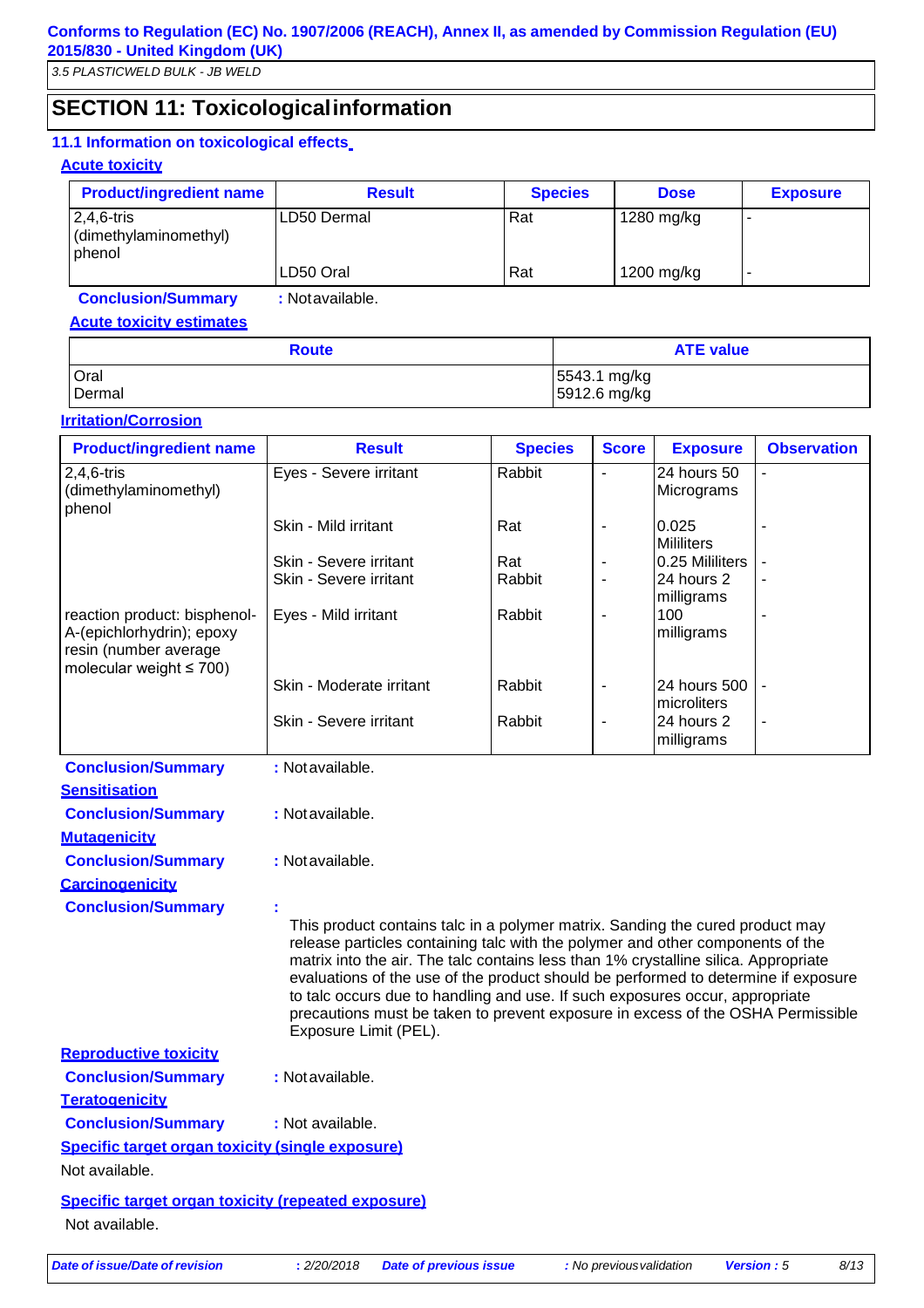# **SECTION 11: Toxicologicalinformation**

#### **Aspiration hazard**

Not available.

### **Information on likely routes :** Not available.

**of exposure**

| <b>Potential acute health effects</b> |                                                     |
|---------------------------------------|-----------------------------------------------------|
| Eye contact                           | : No known significant effects or critical hazards. |
| <b>Inhalation</b>                     | : No known significant effects or critical hazards. |
| <b>Skin contact</b>                   | : May cause an allergic skin reaction.              |
| <b>Ingestion</b>                      | : No known significant effects or critical hazards. |
|                                       |                                                     |

|                     | Symptoms related to the physical, chemical and toxicological characteristics |
|---------------------|------------------------------------------------------------------------------|
| <b>Eye contact</b>  | : No specific data.                                                          |
| <b>Inhalation</b>   | : No specific data.                                                          |
| <b>Skin contact</b> | : Adverse symptoms may include the following:<br>irritation<br>redness       |
| <b>Ingestion</b>    | : No specific data.                                                          |

# **Delayed and immediate effects as well as chronic effects from short and long-term exposure**

| <b>Short term exposure</b>              |                                                                                                          |
|-----------------------------------------|----------------------------------------------------------------------------------------------------------|
| <b>Potential immediate</b><br>effects   | : Not available.                                                                                         |
| <b>Potential delayed effects</b>        | : Not available.                                                                                         |
| Long term exposure                      |                                                                                                          |
| <b>Potential immediate</b><br>effects   | : Not available.                                                                                         |
| <b>Potential delayed effects</b>        | : Not available.                                                                                         |
| <b>Potential chronic health effects</b> |                                                                                                          |
| Not available.                          |                                                                                                          |
| <b>Conclusion/Summary</b>               | : Not available.                                                                                         |
| <b>General</b>                          | : Once sensitized, a severe allergic reaction may occur when subsequently exposed<br>to very low levels. |
| <b>Carcinogenicity</b>                  | : No known significant effects or critical hazards.                                                      |
| <b>Mutagenicity</b>                     | : No known significant effects or critical hazards.                                                      |
| <b>Teratogenicity</b>                   | : No known significant effects or critical hazards.                                                      |
| <b>Developmental effects</b>            | : No known significant effects or critical hazards.                                                      |
| <b>Fertility effects</b>                | : No known significant effects or critical hazards.                                                      |
|                                         |                                                                                                          |

#### **Other information : Notavailable.**

## **SECTION 12: Ecological information**

# **12.1 Toxicity**

**Conclusion/Summary :** Not available.

# **12.2 Persistence and degradability**

**Conclusion/Summary :** Not available.

**12.3 Bioaccumulative potential**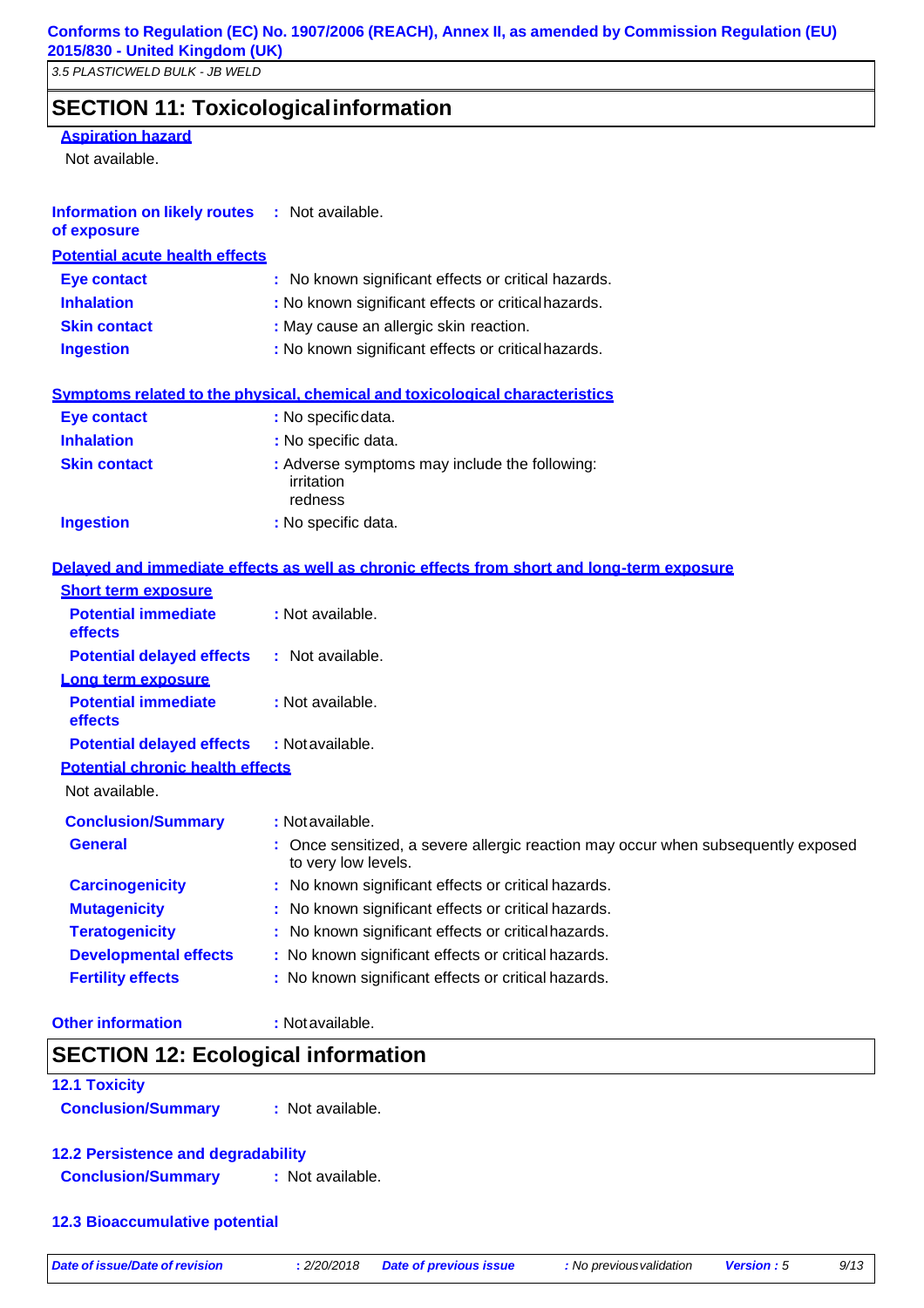# **SECTION 12: Ecological information**

| <b>Product/ingredient name</b>                                                                                      | LogP <sub>ow</sub> | <b>BCF</b> | <b>Potential</b> |
|---------------------------------------------------------------------------------------------------------------------|--------------------|------------|------------------|
| $2,4,6$ -tris<br>(dimethylaminomethyl)<br>phenol                                                                    | 0.219              |            | low              |
| reaction product: bisphenol-<br>A-(epichlorhydrin); epoxy<br>resin (number average<br>molecular weight $\leq 700$ ) | 2.64 to 3.78       | 31         | low              |

| <b>12.4 Mobility in soil</b>                     |                  |
|--------------------------------------------------|------------------|
| <b>Soil/water partition</b><br>coefficient (Koc) | : Not available. |
| <b>Mobility</b>                                  | : Not available. |

### **12.5 Results of PBT and vPvB assessment**

| <b>PBT</b>  | : Not applicable. |
|-------------|-------------------|
| <b>vPvB</b> | : Not applicable. |

**12.6 Other adverse effects :** No known significant effects or criticalhazards.

## **SECTION 13: Disposal considerations**

The information in this section contains generic advice and guidance. The list of Identified Uses in Section 1 should be consulted for any available use-specific information provided in the Exposure Scenario(s).

### **13.1 Waste treatment methods**

| <b>Product</b>             |                                                                                                                                                                                                                                                                                                                                                                                                                                                                                                                                                      |
|----------------------------|------------------------------------------------------------------------------------------------------------------------------------------------------------------------------------------------------------------------------------------------------------------------------------------------------------------------------------------------------------------------------------------------------------------------------------------------------------------------------------------------------------------------------------------------------|
| <b>Methods of disposal</b> | : The generation of waste should be avoided or minimised wherever possible.<br>Disposal of this product, solutions and any by-products should at all times comply<br>with the requirements of environmental protection and waste disposal legislation<br>and any regional local authority requirements. Dispose of surplus and non-<br>recyclable products via a licensed waste disposal contractor. Waste should not be<br>disposed of untreated to the sewer unless fully compliant with the requirements of<br>all authorities with jurisdiction. |
| <b>Hazardous waste</b>     | : Yes.                                                                                                                                                                                                                                                                                                                                                                                                                                                                                                                                               |

#### **European waste catalogue (EWC)**

| Waste code | <b>Waste designation</b>                                                                  |
|------------|-------------------------------------------------------------------------------------------|
| 08 04 09*  | waste adhesives and sealants containing organic solvents or other hazardous<br>substances |

#### **Packaging**

**Methods of disposal :**

The generation of waste should be avoided or minimised wherever possible. Waste packaging should be recycled. Incineration or landfill should only be considered when recycling is not feasible.

| <b>Type of packaging</b>   | European waste catalogue (EWC)                                                                                                                                                                                                                                                                                                               |                                                                             |  |
|----------------------------|----------------------------------------------------------------------------------------------------------------------------------------------------------------------------------------------------------------------------------------------------------------------------------------------------------------------------------------------|-----------------------------------------------------------------------------|--|
| Tube<br>15 01 10*          |                                                                                                                                                                                                                                                                                                                                              | packaging containing residues of or contaminated by<br>hazardous substances |  |
| <b>Special precautions</b> | : This material and its container must be disposed of in a safe way. Care should be<br>taken when handling emptied containers that have not been cleaned or rinsed out.<br>Empty containers or liners may retain some product residues. Avoid dispersal of<br>spilt material and runoff and contact with soil, waterways, drains and sewers. |                                                                             |  |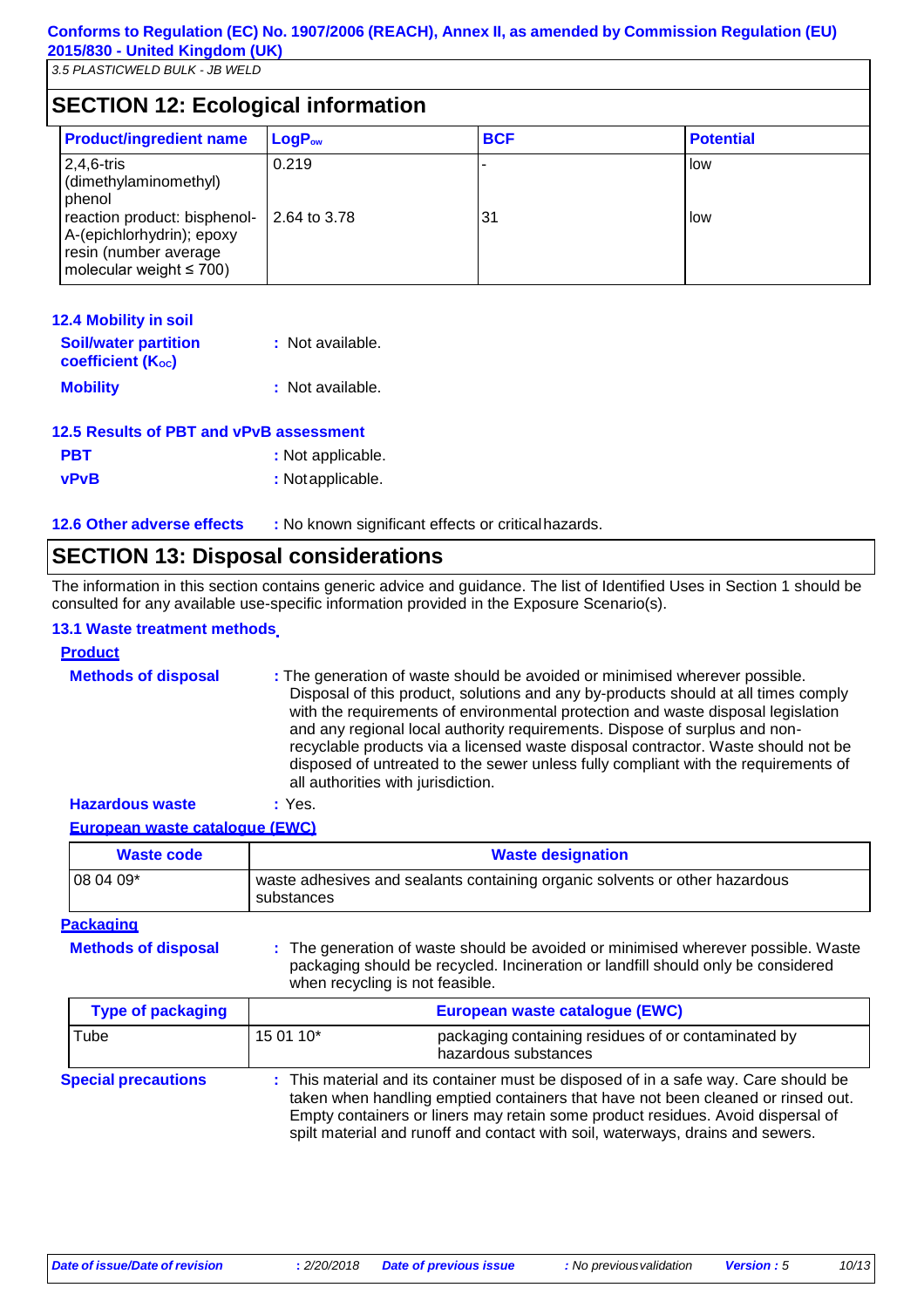#### **Conforms to Regulation (EC) No. 1907/2006 (REACH), Annex II, as amended by Commission Regulation (EU) 2015/830 - United Kingdom (UK)**

*3.5 PLASTICWELD BULK - JB WELD*

# **SECTION 14: Transport information**

|                                           | <b>ADR/RID</b> | <b>ADN</b>     | <b>IMDG</b>    | <b>IATA</b>    |
|-------------------------------------------|----------------|----------------|----------------|----------------|
| 14.1 UN number                            | Not regulated. | Not regulated. | Not regulated. | Not regulated. |
| 14.2 UN proper<br>shipping name           | ۰              |                |                |                |
| <b>14.3 Transport</b><br>hazard class(es) |                |                |                |                |
| <b>14.4 Packing</b><br>group              |                |                |                |                |
| 14.5<br><b>Environmental</b><br>hazards   | No.            | No.            | No.            | No.            |

**14.6 Special precautions for user**

**: Transport within user's premises:** always transport in closed containers that are upright and secure. Ensure that persons transporting the product know what to do in the event of an accident or spillage.

**14.7 Transport in bulk according to Annex II of Marpol and the IBC Code**

# **SECTION 15: Regulatory information**

**:** Not available.

**15.1 Safety, health and environmental regulations/legislation specific for the substance or mixture EU Regulation (EC) No. 1907/2006 (REACH)**

*Date of issue/Date of revision* **:** *2/20/2018 Date of previous issue : No previousvalidation Version : 5 11/13* **Annex XIV - List of substances subject to authorisation Annex XIV** None of the components are listed. **Substances of very high concern** None of the components are listed. **Annex XVII -Restrictions on the manufacture, placing on the market and use of certain dangerous substances, mixtures and articles Other EU regulations :** Not applicable. **Ozone depleting substances (1005/2009/EU)** Not listed. **Prior Informed Consent (PIC) (649/2012/EU)** Not listed. **Seveso Directive** This product is not controlled under the Seveso Directive. **International regulations Chemical Weapon Convention List Schedules I, II & III Chemicals** Not listed. **Montreal Protocol (Annexes A, B, C, E)** Not listed.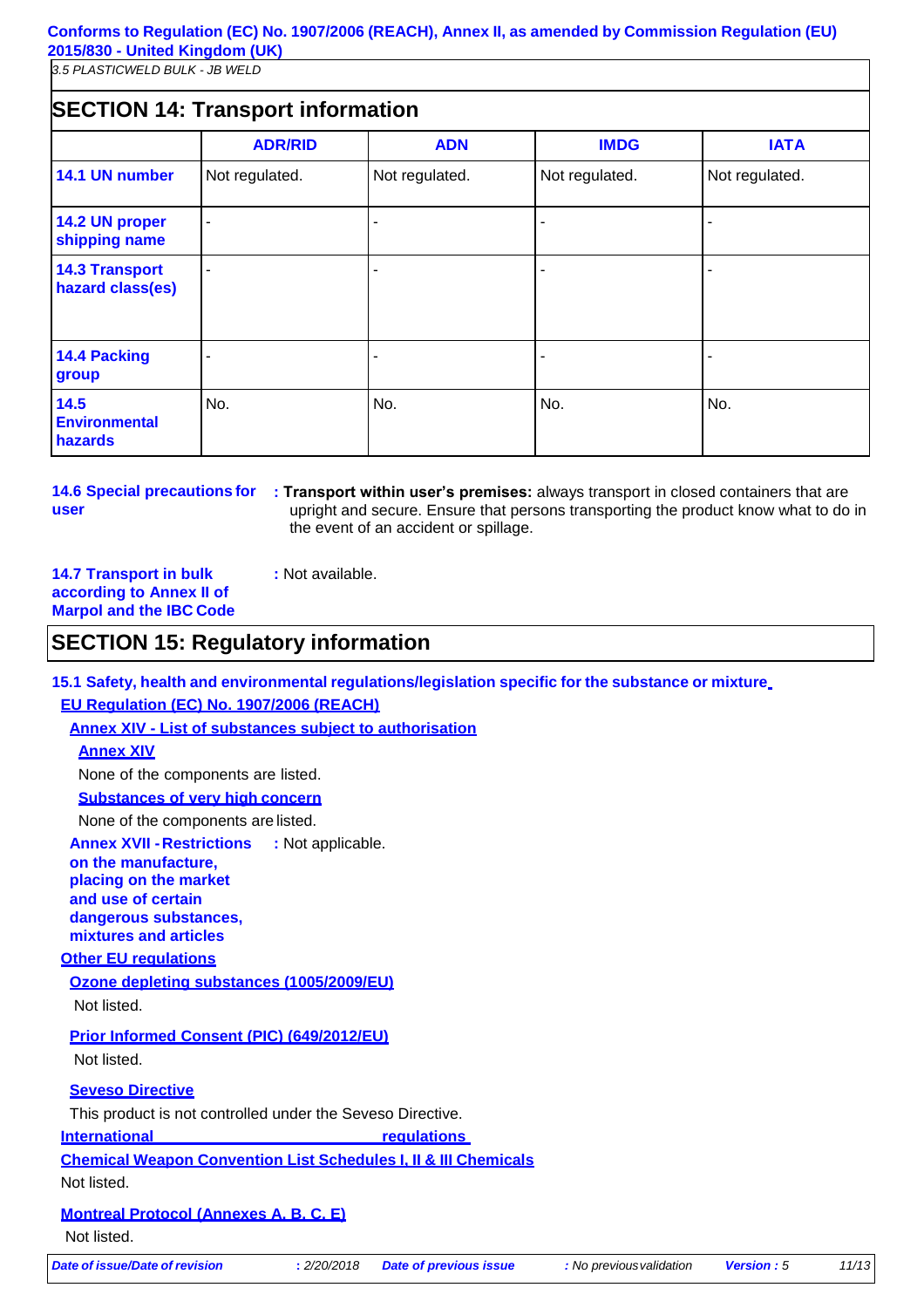| <b>SECTION 15: Requiatory informationally</b> |  |
|-----------------------------------------------|--|

|                                           | <b>SECTION 15: Regulatory information</b>                                                       |
|-------------------------------------------|-------------------------------------------------------------------------------------------------|
|                                           | <b>Stockholm Convention on Persistent Organic Pollutants</b>                                    |
| Not listed.                               |                                                                                                 |
|                                           | <b>Rotterdam Convention on Prior Informed Consent (PIC)</b>                                     |
| Not listed.                               |                                                                                                 |
|                                           | <b>UNECE Aarhus Protocol on POPs and Heavy Metals</b>                                           |
| Not listed.                               |                                                                                                 |
| <b>Inventory list</b>                     |                                                                                                 |
| <b>Australia</b>                          | : Not determined.                                                                               |
| Canada                                    | : Not determined.                                                                               |
| China                                     | : All components are listed or exempted.                                                        |
| <b>Europe</b>                             | : Not determined.                                                                               |
| <b>Japan</b>                              | : Japan inventory (ENCS): Notdetermined.<br>Japan inventory (ISHL): Not determined.             |
| <b>Malaysia</b>                           | : Not determined.                                                                               |
| <b>New Zealand</b>                        | : Not determined.                                                                               |
| <b>Philippines</b>                        | : Not determined.                                                                               |
| <b>Republic of Korea</b>                  | : Not determined.                                                                               |
| <b>Taiwan</b>                             | : Not determined.                                                                               |
| <b>Thailand</b>                           | : Not determined.                                                                               |
| <b>Turkey</b>                             | : Not determined.                                                                               |
| <b>United States</b>                      | : Not determined.                                                                               |
| <b>Viet Nam</b>                           | : Not determined.                                                                               |
| <b>15.2 Chemical safety</b><br>assessment | : This product contains substances for which Chemical Safety Assessments are still<br>required. |

# **SECTION 16: Other information**

|                          | $\triangleright$ Indicates information that has changed from previously issued version. |  |
|--------------------------|-----------------------------------------------------------------------------------------|--|
| <b>Abbreviations and</b> | $:$ ATE = Acute Toxicity Estimate                                                       |  |
| acronyms                 | CLP = Classification, Labelling and Packaging Regulation [Regulation (EC) No.           |  |
|                          | 1272/2008]                                                                              |  |
|                          | DMEL = Derived Minimal Effect Level                                                     |  |
|                          | DNEL = Derived No Effect Level                                                          |  |
|                          | EUH statement = CLP-specific Hazard statement                                           |  |
|                          | PBT = Persistent, Bioaccumulative and Toxic                                             |  |
|                          | PNEC = Predicted No Effect Concentration                                                |  |
|                          | <b>RRN</b> = REACH Registration Number                                                  |  |
|                          | vPvB = Very Persistent and Very Bioaccumulative                                         |  |

#### **Procedure used to derive the classification according to Regulation (EC) No. 1272/2008 [CLP/GHS]**

| <b>Classification</b> | <b>Justification</b> |
|-----------------------|----------------------|
| Skin Sens. 1, H317    | Calculation method   |

#### **Full text of abbreviated H statements**

| H302 | Harmful if swallowed.                              |
|------|----------------------------------------------------|
| H312 | Harmful in contact with skin.                      |
| H315 | Causes skin irritation.                            |
| H317 | May cause an allergic skin reaction.               |
| H319 | Causes serious eye irritation.                     |
| H411 | Toxic to aquatic life with long lasting effects.   |
| H412 | Harmful to aquatic life with long lasting effects. |

#### **Full text of classifications [CLP/GHS]**